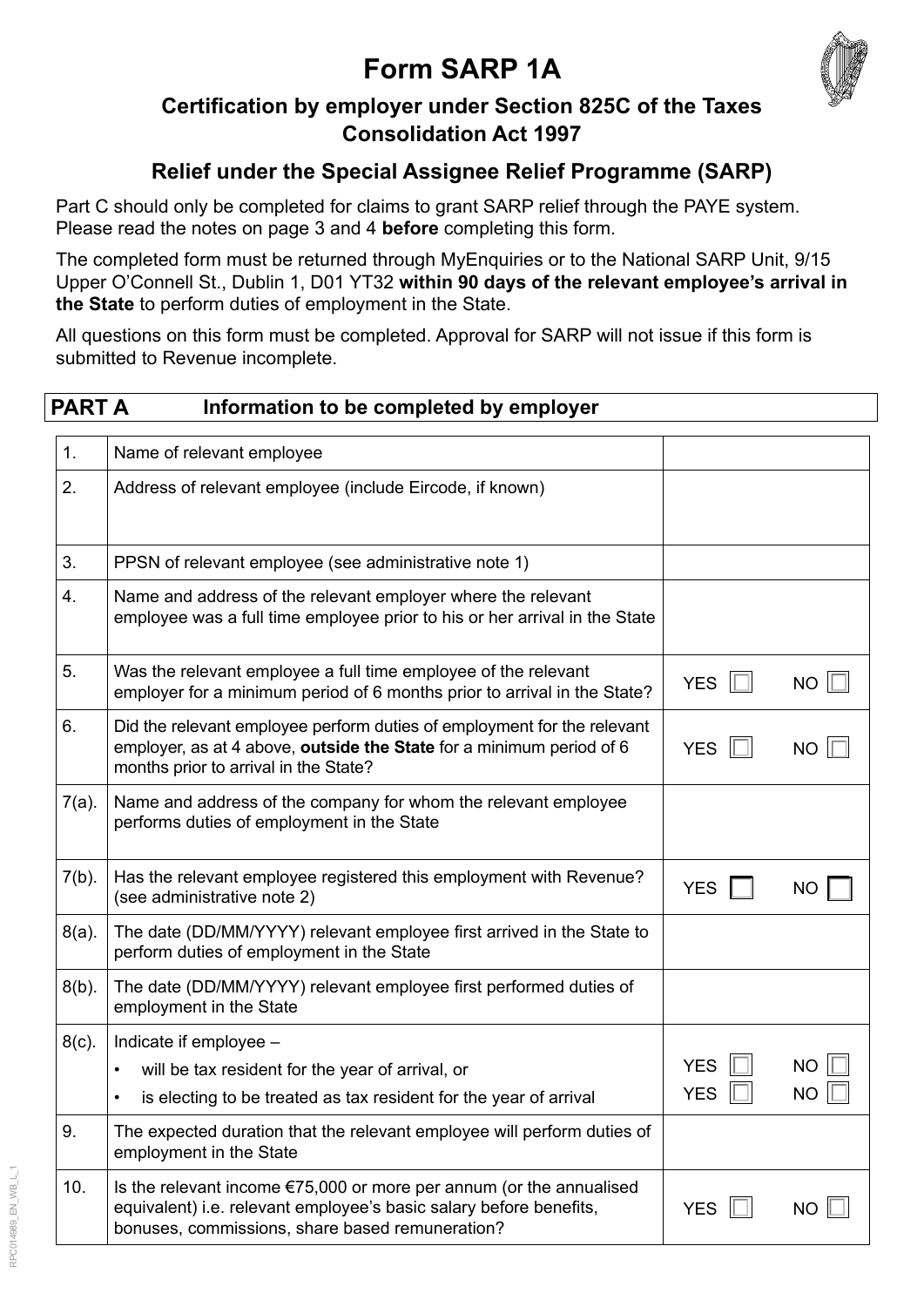#### **PART B Certification by employer**

I certify on behalf of  $\ldots$  is contained an example company name that company name that

[insert relevant employee name]

- (a) was a full time employee of  $[1, 1, 1]$  [insert company name] (a 'relevant employer') for the whole of the 6 months immediately prior to his/her arrival in the State and that he/she exercised the duties of his/her employment for that relevant employer outside the State;
- (b) arrived in the State on [insert date] at the request of [insert company name] (a 'relevant employer') -
	- (i) to perform in the State duties of his/her employment for that relevant employer, or
	- (ii) to take up employment in the State with [insert company name], a company that is an associated company of [insert company name] (a 'relevant employer') and perform duties in the State for that company;

 $(\boxtimes$  appropriate box)

(c) will perform duties of the employment in the State for that relevant employer or associated company, as appropriate, for a minimum period of 12 consecutive months from the date the relevant employee first performs those duties in the State.

I undertake to notify the National SARP Unit, 9/15 Upper O'Connell St., Dublin 1, D01 YT32 in the event that the circumstances regarding the relevant employee's entitlement to the relief change<sup>1</sup>.

| Signed:                       |                                                    | Capacity of<br>signatory: |  |
|-------------------------------|----------------------------------------------------|---------------------------|--|
| Name:                         | $\bigcap$<br>C<br>$\triangle$<br>$\mathbb{C}$<br>P |                           |  |
| Telephone:                    |                                                    | E-mail:                   |  |
| Company Tax Reference Number: |                                                    | Date:                     |  |

#### **PART C Application to grant relief by way of non-deduction of tax under the Pay As You Earn tax system**

I wish to apply on behalf of [insert company name] for permission to grant relief under SARP to [insert employee's name] by way of non-deduction of tax under the Pay As You Earn system.

| Signed:    |                               | Capacity of<br>signatory: |  |
|------------|-------------------------------|---------------------------|--|
| Name:      | C                             |                           |  |
| Telephone: |                               | E-mail:                   |  |
|            | Company Tax Reference Number: | Date:                     |  |

<sup>1</sup>Notifications regarding a change in the employee's circumstances should be sent in writing.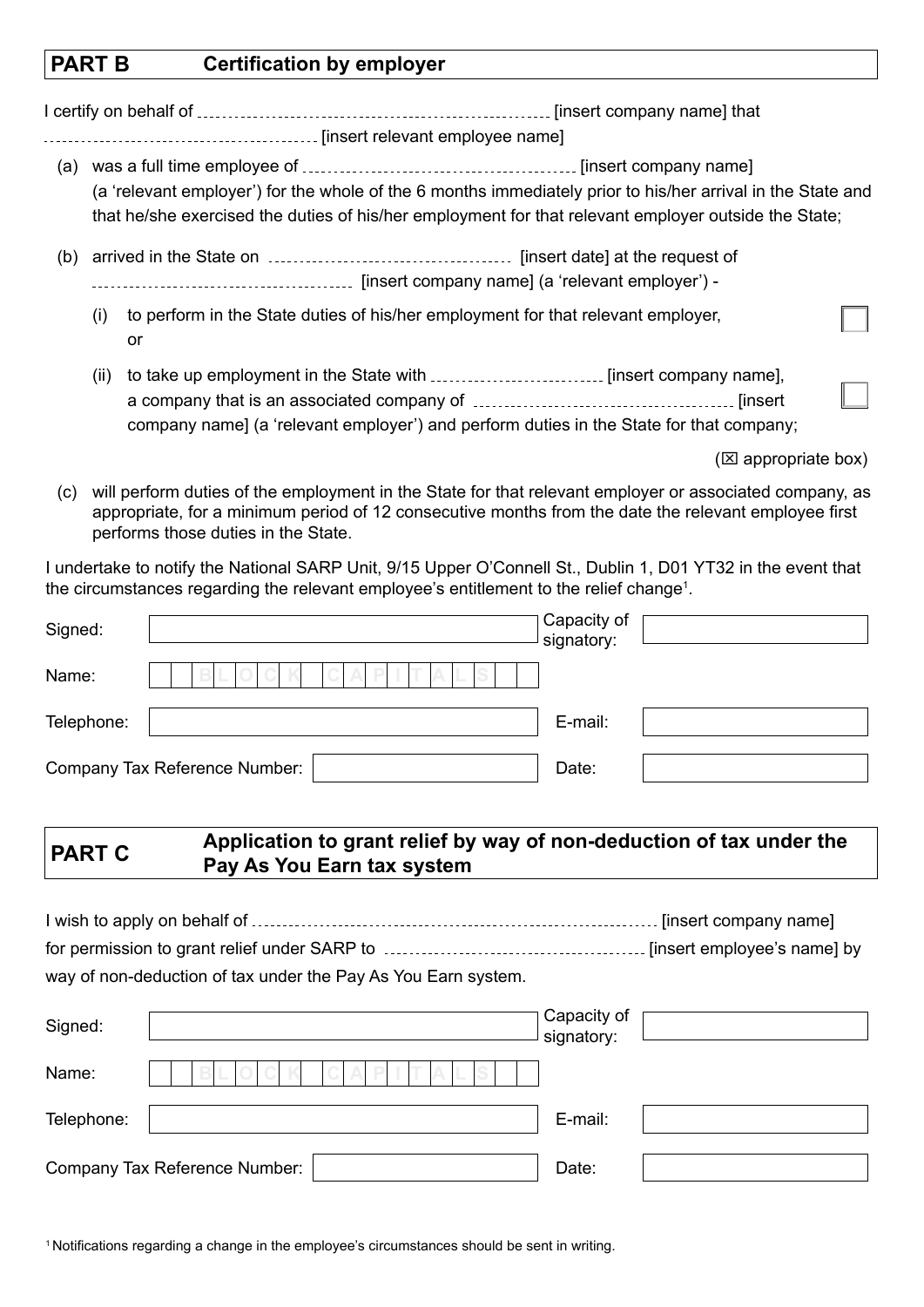#### **SARP relief explanatory notes**

A 'relevant employee' may claim SARP relief provided he or she has satisfied all of the conditions under s825C of the Taxes Consolidation Act 1997 ('TCA 97').

## **Associated company – s825C(1) TCA 97**

Associated company in relation to a relevant employer, means a company which is the relevant employer's associated company within the meaning of section 432 TCA 97.

### **Relevant employee – s825C(2A) TCA 97**

For the tax years 2015 to 2022, a relevant employee means an individual who arrives in the State, and –

- (a) who for the whole of the 6 months immediately before arrival in the State was a full time employee of a relevant employer and exercised the duties of employment for that relevant employer outside the State,
- (b) who arrives in the State at the request of his or her relevant employer to
	- (i) perform in the State duties of his or her employment for that employer, or
	- (ii) to take up employment in the State with an associated company of the relevant employer and to perform duties in the State for that company,
- (c) who performs the duties referred to in paragraph (b) for a minimum of 12 consecutive months from the date he or she first performs those duties in the State,
- (d) who was not resident in the State for the 5 years immediately preceding the tax year in which he or she first arrives in the State to perform the duties referred to in paragraph (b), and
- (e) in respect of whom the relevant employer completes and certifies the information contained in Form SARP 1A within 90 days from the employee's arrival in the State to perform the duties referred to in paragraph (b) that the individual complies with the conditions set out in paragraphs (a), (b) and (c).

### **Relevant employer – s825C(1) TCA 97**

Relevant employer means a company that is incorporated, and tax resident, in a country or jurisdiction with which the State has a double taxation agreement or a tax information exchange agreement.

### **Relevant income – s825C(1) TCA 97**

Relevant income means all income, profits or gains from the employment excluding any bonus, perquisite, benefits in kind, share based remuneration, commission or other similar payment.

The information in this document is provided as a guide only and is not professional advice, including legal advice. It should not be assumed that the guidance is comprehensive or that it provides a definitive answer in every case.

The Revenue Commissioners collect taxes and duties and implement customs controls. Revenue requires customers to provide certain personal data for these purposes and certain other statutory functions as assigned by the Oireachtas. Your personal data may be exchanged with other Government Departments and agencies in certain circumstances where this is provided for by law. Full details of Revenue's data protection policy setting out how we will use your personal data as well as information regarding your rights as a data subject are available on our **[Privacy](https://www.revenue.ie/en/online-services/support/data-and-security/privacy/index.aspx)** page on **[www.revenue.ie](https://www.revenue.ie/en/online-services/support/data-and-security/privacy/index.aspx)**. Details of this policy are also available in hard copy upon request.